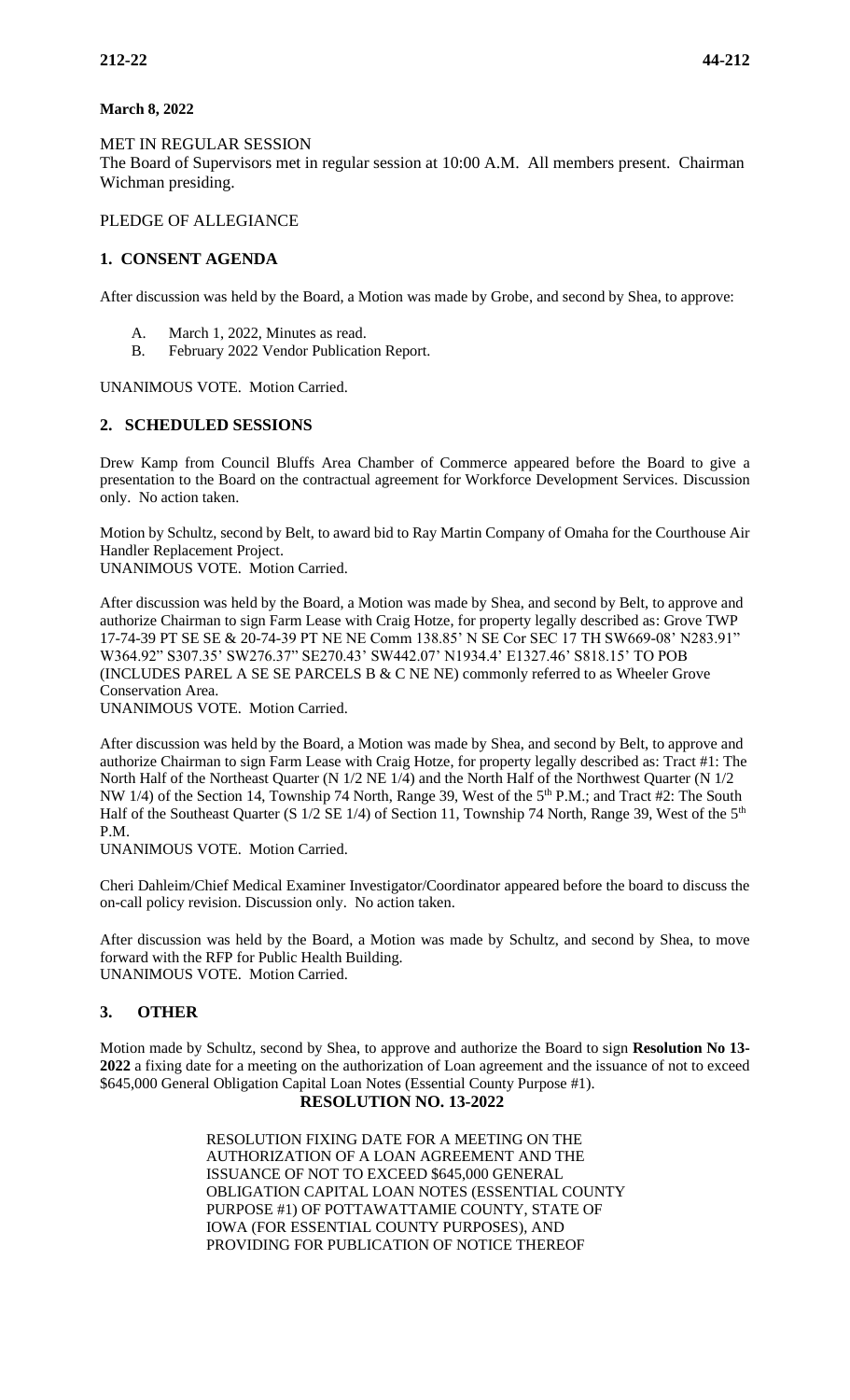WHEREAS, it is deemed necessary and advisable that Pottawattamie County, State of Iowa, should provide for the authorization of a Loan Agreement and issuance of General Obligation Capital Loan Notes, to the amount of not to exceed \$645,000, as authorized by Sections 331.402 and 331.443, of the Code of Iowa, for the purpose of providing funds to pay costs of carrying out essential county purpose project(s) as hereinafter described; and

WHEREAS, the Loan Agreement and Notes shall be payable from the Debt Service Fund;

and

WHEREAS, before a Loan Agreement may be authorized and General Obligation Capital Loan Notes, issued to evidence the obligation of the County thereunder, it is necessary to comply with the provisions of the Code of Iowa, as amended, and to publish a notice of the proposal and of the time and place of the meeting at which the Board proposes to take action for the authorization of the Loan Agreement and Notes and to receive oral and/or written objections from any resident or property owner of the County to such action.

## NOW, THEREFORE, BE IT RESOLVED BY THE BOARD OF SUPERVISORS OF POTTAWATTAMIE COUNTY, STATE OF IOWA:

Section 1. That this Board meet in the Board Room, County Courthouse, 227 South 6th Street, Council Bluffs, Iowa, at  $10:00$  A.M., on the 22nd day of March, 2022, for the purpose of taking action on the matter of the authorization of a Loan Agreement and issuance of not to exceed \$645,000 General Obligation Capital Loan Notes (Essential County Purpose #1), for essential county purposes, the proceeds of which notes will be used to provide funds to pay the costs of (a) equipping and remodeling the Courthouse including new furniture for the Treasurer; (b) equipping and remodeling the Courthouse including new furniture for GIS;

(c) equipping and remodeling the Courthouse including updating the audio/video system hardware and software; (d) equipping and remodeling the Pottawattamie County Jail and Sherriff Office including wiring and networking components; (e) equipping and remodeling the Courthouse including equipping conference room with audio/video system; (f) equipping and remodeling the Sherriff Office addition including computer hardware and software; (g) equipping and remodeling the Sherriff Office addition including new furniture; (h) erecting and equipping the Pottawattamie County Jail and Sherriff Office including construction of a storage shed; and (i) equipping and remodeling the Courthouse including new furniture for Planning.

Section 2. The Auditor is authorized and directed to proceed on behalf of the County with the negotiation of terms of a Loan Agreement and the issuance of General Obligation Capital Loan Notes, evidencing the County's obligations to a principal amount of not to exceed \$645,000, to select a date for the final approval thereof, to cause to be prepared such notice and sale information as may appear appropriate, to publish and distribute the same on behalf of the County and this Board and otherwise to take all action necessary to permit the completion of a loan on a basis favorable to the County and acceptable to the Board.

Section 3. That the Auditor is hereby directed to cause at least one publication to be made of a notice of the meeting, in a legal newspaper, printed wholly in the English language, published at least once weekly, and having general circulation in the County. The publication to be not less than four clear days nor more than twenty days before the date of the public meeting on the issuance of the Notes.

Section 4. The notice of the proposed action to issue notes shall be in substantially the following form:

## (To be published on or before: March 12,2022)

NOTICE OF MEETING OF THE BOARD OF SUPERVISORS OF POTTAWATTAMIE COUNTY, STATE OF IOWA, ON THE MATTER OF THE PROPOSED AUTHORIZATION OF A LOAN AGREEMENT AND THE ISSUANCE OF NOT TO EXCEED \$645,000 GENERAL OBLIGATION CAPITAL LOAN NOTES (ESSENTIAL COUNTY PURPOSE #1) OF THE COUNTY (FOR ESSENTIAL COUNTY PURPOSES), AND THE HEARING ON THE ISSUANCE THEREOF

PUBLIC NOTICE is hereby given that the Board of Supervisors of Pottawattamie County, State of Iowa, will hold a public hearing on the 22 day of March 2022, at 10:00 A.M., in the Board Room, County Courthouse, 227 South 6th Street, Council Bluffs, Iowa, at which meeting the Board proposes to take additional action for the authorization of a Loan Agreement and the issuance of not to exceed \$645,000 General Obligation Capital Loan Notes (Essential County Purpose #1), for essential county purposes, to provide funds to pay the costs of (a) equipping and remodeling the Courthouse including new furniture for the Treasurer; (b) equipping and remodeling the Courthouse including new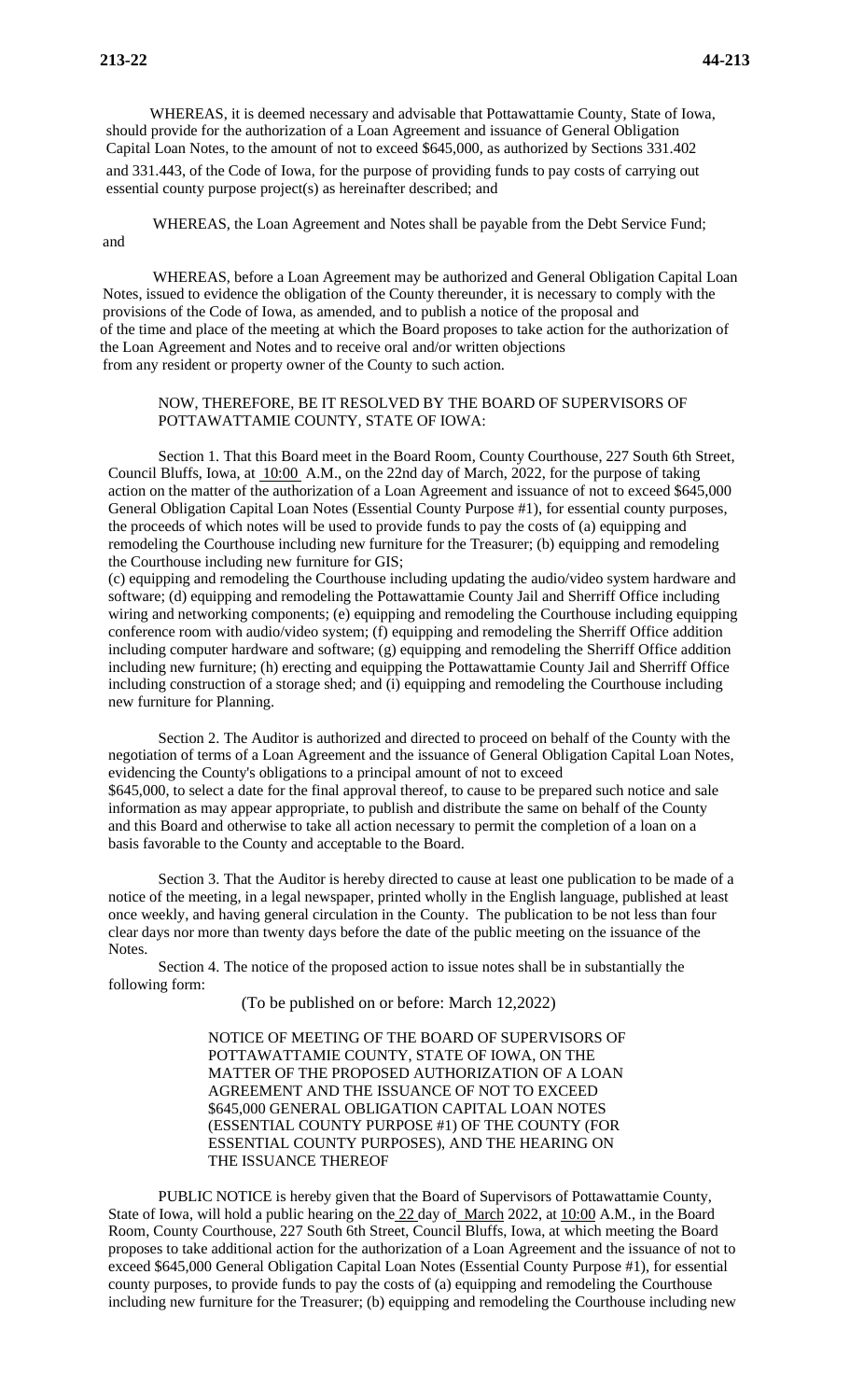furniture for GIS; (c) equipping and remodeling the Courthouse including updating the audio/video system hardware and software; (d) equipping and remodeling the Pottawattamie County Jail and Sherriff Office including wiring and networking components; (e) equipping and remodeling the Courthouse including equipping conference room with audio/video system; (f) equipping and remodeling the Sherriff Office addition including computer hardware and software; (g) equipping and remodeling the Sherriff Office addition including new furniture; (h) erecting and equipping the Pottawattamie County Jail and Sherriff Office including construction of a storage shed; and (i) equipping and remodeling the Courthouse including new furniture for Planning. Principal and interest on the proposed Loan Agreement will be payable from the Debt Service Fund.

At the above meeting the Board shall receive oral or written objections from any resident or property owner of the County to the above action. After all objections have been received and considered, the Board will at the meeting or at any adjournment thereof, take additional action for the authorization of a Loan Agreement and the issuance of the Notes to evidence the obligation of the County thereunder or will abandon the proposal to issue said Notes.

This notice is given by order of the Board of Supervisors of Pottawattamie County, State of Iowa, as provided by Sections 331.402 and 331.443 of the Code of Iowa.

Dated this day of 2022.

County Auditor, Pottawattamie County, State of Iowa

(End of Notice)

PASSED AND APPROVED this 8th day of March 2022.

|                       | ROLL CALL VOTE |            |                |               |
|-----------------------|----------------|------------|----------------|---------------|
|                       | <b>AYE</b>     | <b>NAY</b> | <b>ABSTAIN</b> | <b>ABSENT</b> |
| Tim Wichman, Chairman | $\circ$        | O          | Ω              | $\circ$       |
| <b>Scott Belt</b>     | $\circ$        | O          | O              | O             |
| Lynn Grobe            | $\circ$        | $\circ$    | O              | $\circ$       |
| Justin Schultz        | O              | O          | O              | O             |
| <b>Brian Shea</b>     | $\circ$        | O          | ∩              | O             |
| ATTEST:               |                |            |                |               |

Melvyn J. Houser, County Auditor

Roll Call Vote: AYES: Wichman, Belt, Grobe, Shea, Schultz. Motion Carried.

Motion made by Schultz, second by Shea, to approve and authorize the Board to sign **Resolution No 14- 2022** a fixing date for a meeting on the authorization of Loan agreement and the issuance of not to exceed \$245,000 General Obligation Capital Loan Notes (Essential County Purpose #2).

## **RESOLUTION NO. 14-2022**

RESOLUTION FIXING DATE FOR A MEETING ON THE AUTHORIZATION OF A LOAN AGREEMENT AND THE ISSUANCE OF NOT TO EXCEED \$245,000 GENERAL OBLIGATION CAPITAL LOAN NOTES (ESSENTIAL COUNTY PURPOSE #2) OF POTTAWATTAMIE COUNTY, STATE OF IOWA (FOR ESSENTIAL COUNTY PURPOSES), AND PROVIDING FOR PUBLICATION OF NOTICE THEREOF

WHEREAS, it is deemed necessary and advisable that Pottawattamie County, State of Iowa, should provide for the authorization of a Loan Agreement and issuance of General Obligation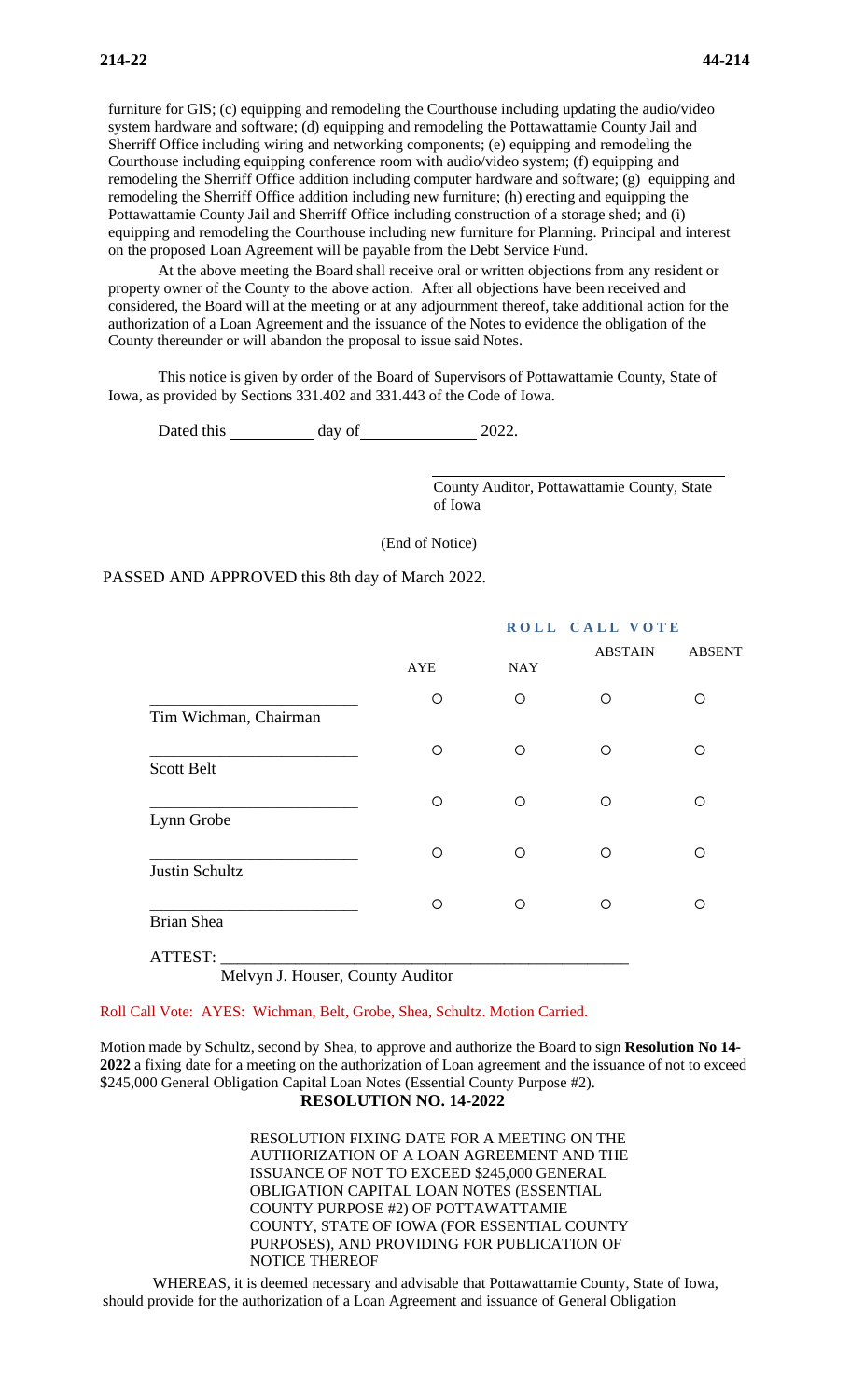Capital Loan Notes, to the amount of not to exceed \$245,000, as authorized by Sections 331.402 and 331.443, of the Code of Iowa, for the purpose of providing funds to pay costs of carrying out essential county purpose project(s) as hereinafter described; and

WHEREAS, the Loan Agreement and Notes shall be payable from the Debt Service Fund;

and

WHEREAS, before a Loan Agreement may be authorized and General Obligation Capital Loan Notes, issued to evidence the obligation of the County thereunder, it is necessary to comply with the provisions of the Code of Iowa, as amended, and to publish a notice of the proposal and of the time and place of the meeting at which the Board proposes to take action for the authorization of the Loan Agreement and Notes and to receive oral and/or written objections from any resident or property owner of the County to such action.

## NOW, THEREFORE, BE IT RESOLVED BY THE BOARD OF SUPERVISORS OF POTTAWATTAMIE COUNTY, STATE OF IOWA:

Section 1. That this Board meet in the Board Room, County Courthouse, 227 South 6th Street, Council Bluffs, Iowa, at 10:00 A.M., on the 22nd day of March, 2022, for the purpose of taking action on the matter of the authorization of a Loan Agreement and issuance of not to exceed \$245,000 General Obligation Capital Loan Notes (Essential County Purpose #2), for essential county purposes, the proceeds of which notes will be used to provide funds to pay the costs of peace officer communication equipment and other emergency services communication equipment and systems including a mobile command vehicle.

Section 2. The Auditor is authorized and directed to proceed on behalf of the County with the negotiation of terms of a Loan Agreement and the issuance of General Obligation Capital Loan Notes, evidencing the County's obligations to a principal amount of not to exceed \$245,000, to select a date for the final approval thereof, to cause to be prepared such notice and sale information as may appear appropriate, to publish and distribute the same on behalf of the County and this Board and otherwise to take all action necessary to permit the completion of a loan on a basis favorable to the County and acceptable to the Board.

Section 3. That the Auditor is hereby directed to cause at least one publication to be made of a notice of the meeting, in a legal newspaper, printed wholly in the English language, published at least once weekly, and having general circulation in the County. The publication to be not less than four clear days nor more than twenty days before the date of the public meeting on the issuance of the Notes.

Section 4. The notice of the proposed action to issue notes shall be in substantially the following form:

(To be published on or before: March 12)

NOTICE OF MEETING OF THE BOARD OF SUPERVISORS OF POTTAWATTAMIE COUNTY, STATE OF IOWA, ON THE MATTER OF THE PROPOSED AUTHORIZATION OF A LOAN AGREEMENT AND THE ISSUANCE OF NOT TO EXCEED \$245,000 GENERAL OBLIGATION CAPITAL LOAN NOTES (ESSENTIAL COUNTY PURPOSE #2) OF THE COUNTY (FOR ESSENTIAL COUNTY PURPOSES), AND THE HEARING ON THE ISSUANCE THEREOF

PUBLIC NOTICE is hereby given that the Board of Supervisors of Pottawattamie County, State of Iowa, will hold a public hearing on the 22nd day of March 2022, at 10:00 A.M., in the Board Room, County Courthouse, 227 South 6th Street, Council Bluffs, Iowa, at which meeting the Board proposes to take additional action for the authorization of a Loan Agreement and the issuance of not to exceed \$245,000 General Obligation Capital Loan Notes (Essential County Purpose #2), for essential county purposes, to provide funds to pay the costs of peace officer communication equipment and other emergency services communication equipment and systems including a mobile command vehicle. Principal and interest on the proposed Loan Agreement will be payable from the Debt Service Fund.

At the above meeting the Board shall receive oral or written objections from any resident or property owner of the County to the above action. After all objections have been received and considered, the Board will at the meeting or at any adjournment thereof, take additional action for the authorization of a Loan Agreement and the issuance of the Notes to evidence the obligation of the County thereunder or will abandon the proposal to issue said Notes.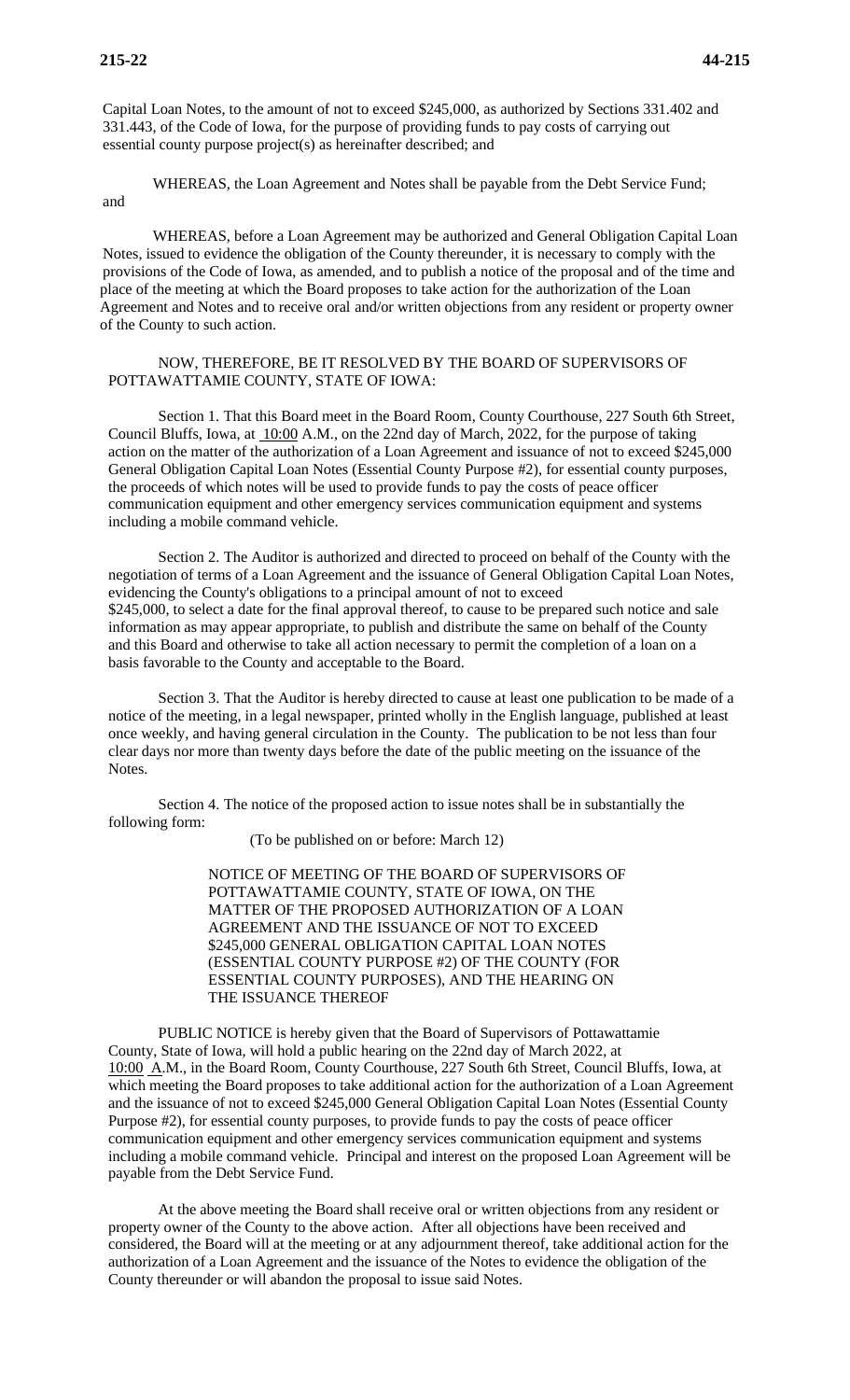and

This notice is given by order of the Board of Supervisors of Pottawattamie County, State of Iowa, as provided by Sections 331.402 and 331.443 of the Code of Iowa.

Dated this day of 2022.

County Auditor, Pottawattamie County, State of Iowa

(End of Notice)

PASSED AND APPROVED this 8th day of March 2022.

|                       |            |            | ROLL CALL VOTE<br><b>ABSTAIN</b> |               |
|-----------------------|------------|------------|----------------------------------|---------------|
|                       | <b>AYE</b> | <b>NAY</b> |                                  | <b>ABSENT</b> |
| Tim Wichman, Chairman | O          | $\circ$    | $\circ$                          | O             |
| <b>Scott Belt</b>     | O          | $\circ$    | ◯                                | ∩             |
| Lynn Grobe            | O          | $\circ$    | O                                | ∩             |
| Justin Schultz        | O          | $\circ$    | O                                | ∩             |
| Brian Shea            | O          | $\bigcirc$ | $\bigcirc$                       | ∩             |
| ATTEST:               |            |            |                                  |               |

Melvyn J. Houser, County Auditor

Roll Call Vote: AYES: Wichman, Belt, Grobe, Shea, Schultz. Motion Carried.

Motion made by Schultz, second by Shea, to approve and authorize the Board to sign **Resolution No 15- 2022** a fixing date for a meeting on the authorization of Loan agreement and the issuance of not to exceed \$300,000 General Obligation Capital Loan Notes (Essential County Purpose #3). **RESOLUTION NO. 15-2022**

> RESOLUTION FIXING DATE FOR A MEETING ON THE AUTHORIZATION OF A LOAN AGREEMENT AND THE ISSUANCE OF NOT TO EXCEED \$300,000 GENERAL OBLIGATION CAPITAL LOAN NOTES (GENERAL COUNTY PURPOSE #3) OF POTTAWATTAMIE COUNTY, STATE OF IOWA (FOR GENERAL COUNTY PURPOSES), AND PROVIDING FOR PUBLICATION OF NOTICE THEREOF

WHEREAS, it is deemed necessary and advisable that Pottawattamie County, State of Iowa, should provide for the authorization of a Loan Agreement and issuance of General Obligation Capital Loan Notes, to the amount of not to exceed \$300,000, as authorized by Sections 331.402 and 331.442, of the Code of Iowa, for the purpose of providing funds to pay costs of carrying out general county purpose project(s) as hereinafter described; and

WHEREAS, the Loan Agreement and Notes shall be payable from the Debt Service Fund;

WHEREAS, the Issuer has a population in excess of 50,000, and the Notes for these purposes do not exceed \$300,000; and

WHEREAS, before a Loan Agreement may be authorized and General Obligation Capital Loan Notes, issued to evidence the obligation of the County thereunder, it is necessary to comply with the provisions of the Code of Iowa, as amended, and to publish a notice of the proposal and of the time and place of the meeting at which the Board proposes to take action for the authorization of the Loan Agreement and Notes to receive oral and/or written objection from any resident or property owner of the County to such action; and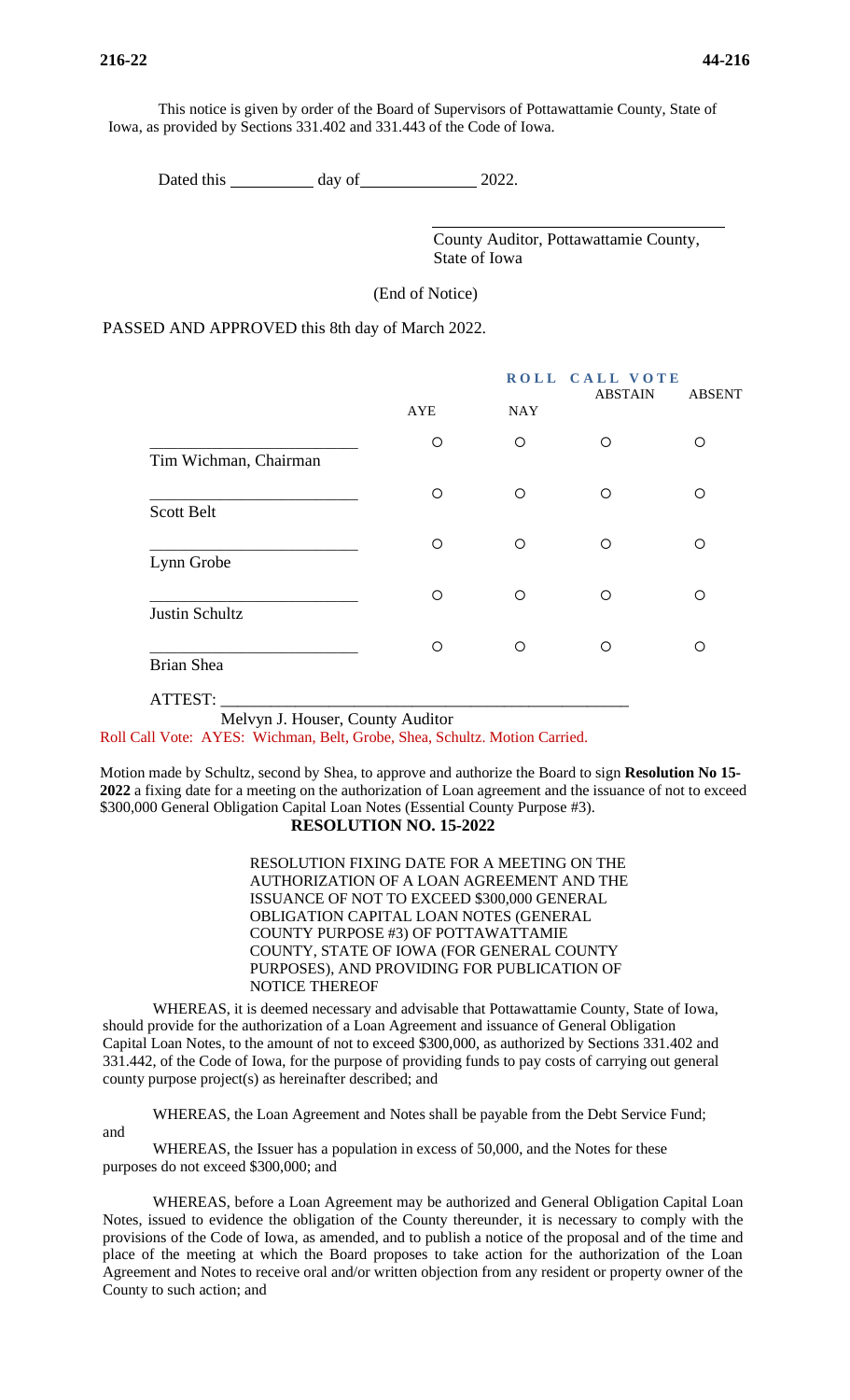WHEREAS, before the Notes may be issued, it is necessary to comply with the provisions of Chapter 331 of the Code of Iowa, and to publish a notice of the proposal to issue such Notes and the right to petition for an election.

NOW, THEREFORE, BE IT RESOLVED BY THE BOARD OF SUPERVISORS OF POTTAWATTAMIE COUNTY, STATE OF IOWA:

Section 1. That this Board meet in the Board Room, County Courthouse, 227 South 6th Street, Council Bluffs, Iowa, at 10:00 A.M., on the 22nd day of March, 2022, for the purpose of taking action on the matter of the authorization of a Loan Agreement and issuance of not to exceed \$300,000 General Obligation Capital Loan Notes (General County Purpose #3), for general county purposes, the proceeds of which notes will be used to provide funds to pay the costs of acquiring and equipping new sheriff vehicles which are necessary for the operation of the county or the health and welfare of its citizens and shall bear interest at a rate not exceeding the maximum specified in the attached notice.

Section 2. The Auditor is authorized and directed to proceed on behalf of the County with the negotiation of terms of a Loan Agreement and the issuance of General Obligation Capital Loan Notes, evidencing the County's obligations to a principal amount of not to exceed \$300,000, to select a date for the final approval thereof, to cause to be prepared such notice and sale information as may appear appropriate, to publish and distribute the same on behalf of the County and this Board and otherwise to take all action necessary to permit the completion of a loan on a basis favorable to the County and acceptable to the Board.

Section 3. That the Auditor is hereby directed to cause at least one publication to be made of a notice of the meeting, in a legal newspaper, printed wholly in the English language, published at least once weekly, and having general circulation in the County. The publication to be not less than ten clear days nor more than twenty days before the date of the public meeting on the issuance of the Notes.

Section 4. The notice of the proposed action to issue notes shall be in substantially the following form:

(To be published on or before: March 12)

NOTICE OF MEETING OF THE BOARD OF SUPERVISORS OF POTTAWATTAMIE COUNTY, STATE OF IOWA, ON THE MATTER OF THE PROPOSED AUTHORIZATION OF A LOAN AGREEMENT AND THE ISSUANCE OF NOT TO EXCEED \$300,000 GENERAL OBLIGATION CAPITAL LOAN NOTES (GENERAL COUNTY PURPOSE #3) OF THE COUNTY (FOR GENERAL COUNTY PURPOSES), AND THE HEARING ON THE ISSUANCE THEREOF

PUBLIC NOTICE is hereby given that the Board of Supervisors of Pottawattamie County, State of Iowa, will hold a public hearing on the  $22$  day of March, 2022, at 10:00 A.M., in the Board Room, County Courthouse, 227 South 6th Street, Council Bluffs, Iowa, at which meeting the Board proposes to take additional action for the authorization of a Loan Agreement and the issuance of not to exceed \$300,000 General Obligation Capital Loan Notes (General County Purpose #3), for general county purposes, bearing interest at a rate of not to exceed nine (9) per centum per annum, the Notes to be issued to provide funds to pay the costs of acquiring and equipping new sheriff vehicles which are necessary for the operation of the county or the health and welfare of its citizens. Principal and interest on the proposed Loan Agreement will be payable from the Debt Service Fund.

At any time before the date of the meeting, a petition, asking that the question of issuing such Notes be submitted to the legal voters of the County, may be filed with the Auditor of the County in the manner provided by Section 331.306 of the Code of Iowa, pursuant to the provisions of Sections 331.402 and 331.442 of the Code of Iowa.

At the above meeting the Board shall receive oral or written objections from any resident or property owner of the County to the above action. After all objections have been received and considered, the Board will at the meeting or at any adjournment thereof, take additional action for the authorization of a Loan Agreement and the issuance of the Notes to evidence the obligation of the County thereunder or will abandon the proposal to issue said Notes.

This notice is given by order of the Board of Supervisors of Pottawattamie County, State of Iowa, as provided by Sections 331.402 and 331.442 of the Code of Iowa.

Dated this day of 2022.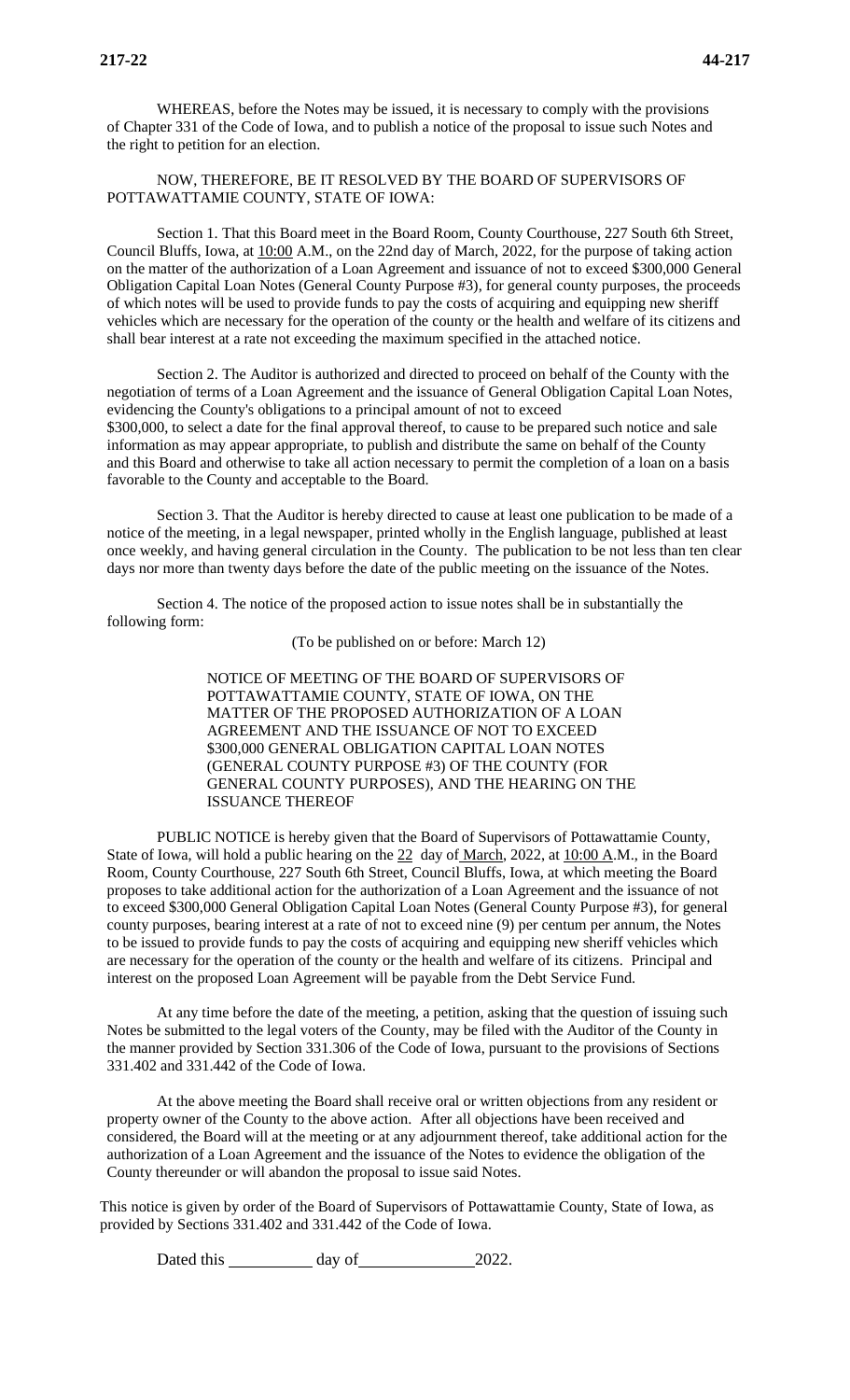County Auditor, Pottawattamie County, State of Iowa

## (End of Notice)

PASSED AND APPROVED this 8th day of March 2022.

## **ROLL CALL VOTE**

|                       | <b>AYE</b> | <b>NAY</b> | <b>ABSTAIN</b> | <b>ABSENT</b> |
|-----------------------|------------|------------|----------------|---------------|
| Tim Wichman, Chairman | O          | O          | O              | ∩             |
| <b>Scott Belt</b>     | O          | $\circ$    | $\circ$        | ∩             |
| Lynn Grobe            | O          | $\circ$    | $\circ$        | ∩             |
| Justin Schultz        | O          | $\circ$    | ◯              | ∩             |
| <b>Brian Shea</b>     | O          | $\circ$    | ◯              | ∩             |

ATTEST: \_\_\_\_\_\_\_\_\_\_\_\_\_\_\_\_\_\_\_\_\_\_\_\_\_\_\_\_\_\_\_\_\_\_\_\_\_\_\_\_\_\_\_\_\_\_\_\_\_

Melvyn J. Houser, County Auditor

Roll Call Vote: AYES: Wichman, Belt, Grobe, Shea, Schultz. Motion Carried.

Motion made by Belt, second by Shea, to approve and authorize the Board to sign **Resolution No 16- 2022** a fixing date for a meeting on the authorization of Loan agreement and the issuance of not to exceed \$300,000 General Obligation Capital Loan Notes (Essential County Purpose #4).

 **RESOLUTION NO. 16-2022**

RESOLUTION FIXING DATE FOR A MEETING ON THE AUTHORIZATION OF A LOAN AGREEMENT AND THE ISSUANCE OF NOT TO EXCEED \$300,000 GENERAL OBLIGATION CAPITAL LOAN NOTES (GENERAL COUNTY PURPOSE #4) OF POTTAWATTAMIE COUNTY, STATE OF IOWA (FOR GENERAL COUNTY PURPOSES), AND PROVIDING FOR PUBLICATION OF NOTICE **THEREOF** 

WHEREAS, it is deemed necessary and advisable that Pottawattamie County, State of Iowa, should provide for the authorization of a Loan Agreement and issuance of General Obligation Capital Loan Notes, to the amount of not to exceed \$300,000, as authorized by Sections 331.402 and 331.442, of the Code of Iowa, for the purpose of providing funds to pay costs of carrying out general county purpose project(s) as hereinafter described; and

WHEREAS, the Loan Agreement and Notes shall be payable from the Debt Service Fund;

and

WHEREAS, the Issuer has a population in excess of 50,000, and the Notes for these purposes do not exceed \$300,000; and

WHEREAS, before a Loan Agreement may be authorized and General Obligation Capital Loan Notes, issued to evidence the obligation of the County thereunder, it is necessary to comply with the provisions of the Code of Iowa, as amended, and to publish a notice of the proposal and of the time and place of the meeting at which the Board proposes to take action for the authorization of the Loan Agreement and Notes and to receive oral and/or written objections from any resident or property owner of the County to such action; and

WHEREAS, before the Notes may be issued, it is necessary to comply with the provisions of Chapter 331 of the Code of Iowa, and to publish a notice of the proposal to issue such Notes and the right to petition for an election.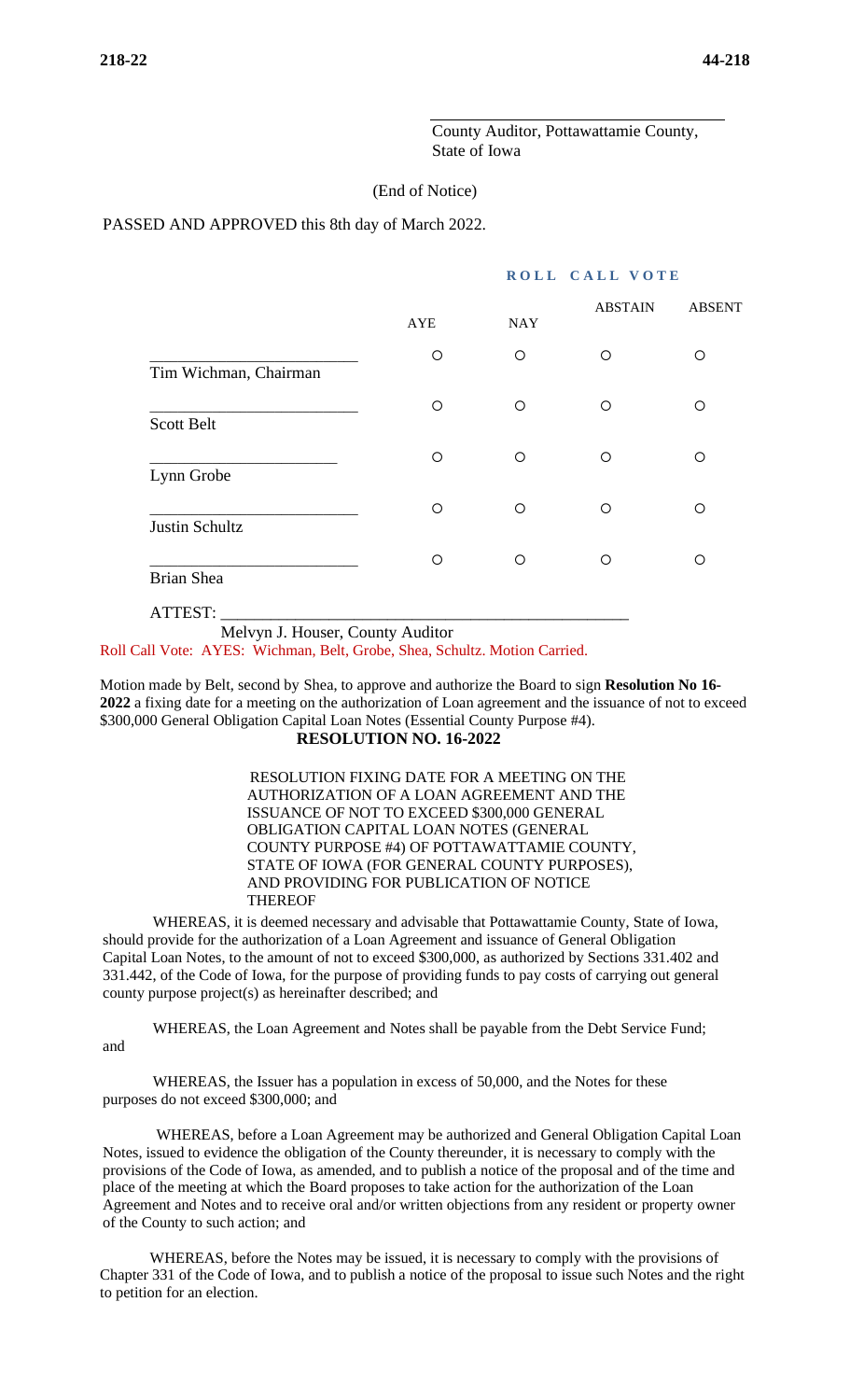## NOW, THEREFORE, BE IT RESOLVED BY THE BOARD OF SUPERVISORS OF POTTAWATTAMIE COUNTY, STATE OF IOWA:

Section 1. That this Board meet in the Board Room, County Courthouse, 227 South 6th Street, Council Bluffs, Iowa, at 10:00 A.M., on the 22nd day of March, 2022, for the purpose of taking action on the matter of the authorization of a Loan Agreement and issuance of not to exceed \$300,000 General Obligation Capital Loan Notes (General County Purpose #4), for general county purposes, the proceeds of which notes will be used to provide funds to pay the costs of acquiring and equipping the secondary roads department including mowing equipment and shall bear interest at a rate not exceeding the maximum specified in the attached notice.

Section 2. The Auditor is authorized and directed to proceed on behalf of the County with the negotiation of terms of a Loan Agreement and the issuance of General Obligation Capital Loan Notes, evidencing the County's obligations to a principal amount of not to exceed \$300,000, to select a date for the final approval thereof, to cause to be prepared such notice and sale information as may appear appropriate, to publish and distribute the same on behalf of the County and this Board and otherwise to take all action necessary to permit the completion of a loan on a basis favorable to the County and acceptable to the Board.

Section 3. That the Auditor is hereby directed to cause at least one publication to be made of a notice of the meeting, in a legal newspaper, printed wholly in the English language, published at least once weekly, and having general circulation in the County. The publication to be not less than ten clear days nor more than twenty days before the date of the public meeting on the issuance of the Notes.

Section 4. The notice of the proposed action to issue notes shall be in substantially the following form:

(To be published on or before: March 12, 2022)

NOTICE OF MEETING OF THE BOARD OF SUPERVISORS OF POTTAWATTAMIE COUNTY, STATE OF IOWA, ON THE MATTER OF THE PROPOSED AUTHORIZATION OF A LOAN AGREEMENT AND THE ISSUANCE OF NOT TO EXCEED \$300,000 GENERAL OBLIGATION CAPITAL LOAN NOTES (GENERAL COUNTY PURPOSE #4) OF THE COUNTY (FOR GENERAL COUNTY PURPOSES), AND THE HEARING ON THE ISSUANCE THEREOF

PUBLIC NOTICE is hereby given that the Board of Supervisors of Pottawattamie County, State of Iowa, will hold a public hearing on the 22nd day of March 2022, at 10:00 A.M., in the Board Room, County Courthouse, 227 South 6th Street, Council Bluffs, Iowa, at which meeting the Board proposes to take additional action for the authorization of a Loan Agreement and the issuance of not to exceed \$300,000 General Obligation Capital Loan Notes (General County Purpose #4), for general county purposes, bearing interest at a rate of not to exceed nine (9) per centum per annum, the Notes to be issued to provide funds to pay the costs of acquiring and equipping the secondary roads department including mowing equipment. Principal and interest on the proposed Loan Agreement will be payable from the Debt Service Fund.

At any time before the date of the meeting, a petition, asking that the question of issuing such Notes be submitted to the legal voters of the County, may be filed with the Auditor of the County in the manner provided by Section 331.306 of the Code of Iowa, pursuant to the provisions of Sections 331.402 and 331.442 of the Code of Iowa.

At the above meeting the Board shall receive oral or written objections from any resident or property owner of the County to the above action. After all objections have been received and considered, the Board will at the meeting or at any adjournment thereof, take additional action for the authorization of a Loan Agreement and the issuance of the Notes to evidence the obligation of the County thereunder or will abandon the proposal to issue said Notes.

This notice is given by order of the Board of Supervisors of Pottawattamie County, State of Iowa, as provided by Sections 331.402 and 331.442 of the Code of Iowa.

Dated this day of , 2022.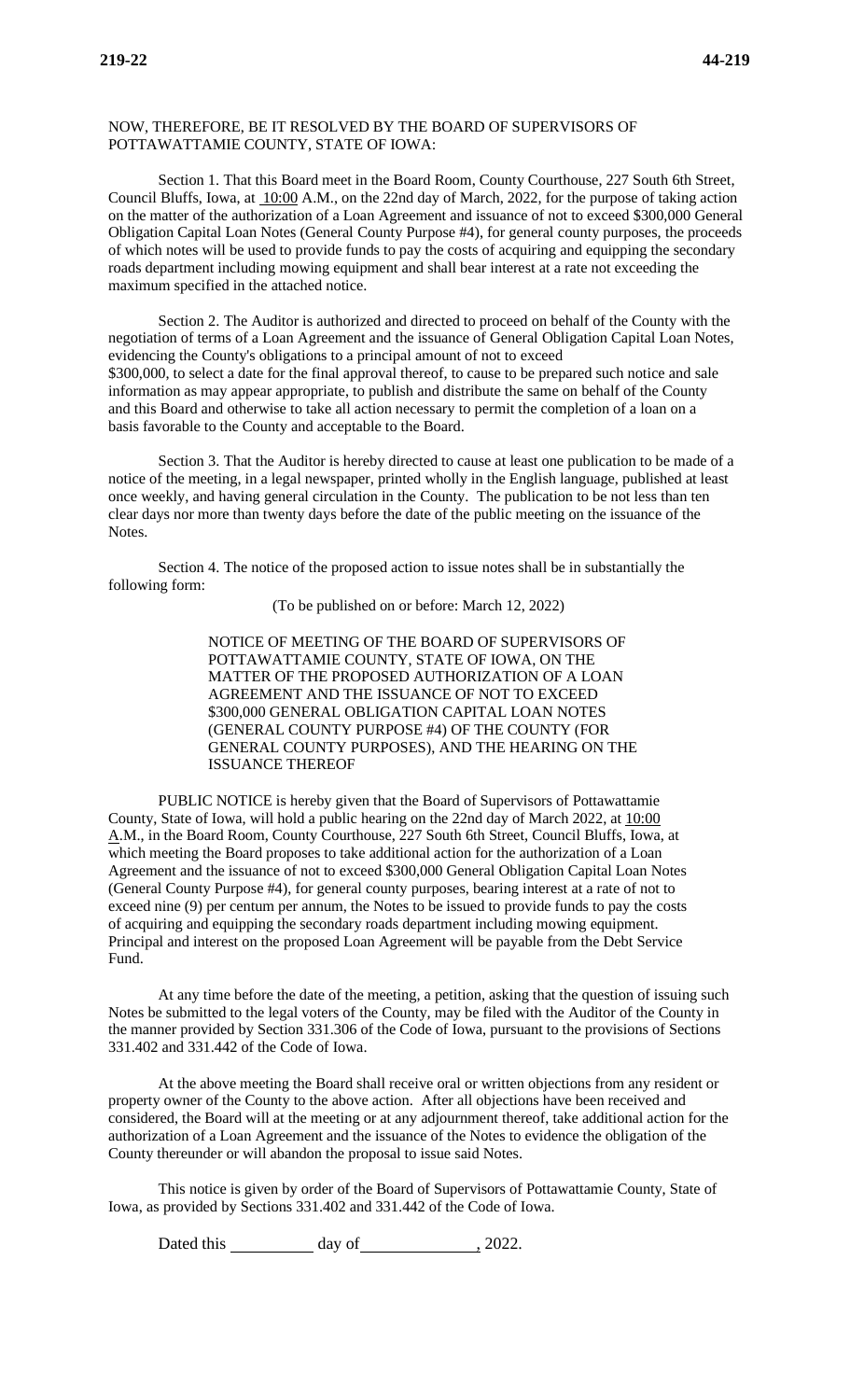County Auditor, Pottawattamie County, State of Iowa

#### (End of Notice)

PASSED AND APPROVED this 8th day of March 2022.

## **ROLL CALL VOTE**

|                       |            |            | <b>ABSTAIN</b> | <b>ABSENT</b> |
|-----------------------|------------|------------|----------------|---------------|
|                       | <b>AYE</b> | <b>NAY</b> |                |               |
| Tim Wichman, Chairman | O          | $\circ$    | Ω              | ∩             |
| <b>Scott Belt</b>     | $\circ$    | $\circ$    | O              | ∩             |
| Lynn Grobe            | $\bigcirc$ | $\circ$    | O              | ∩             |
| Justin Schultz        | O          | $\circ$    | O              | ∩             |
| <b>Brian Shea</b>     | Ω          | O          | O              | ∩             |

Melvyn J. Houser, County Auditor

ATTEST: \_\_\_\_\_\_\_\_\_\_\_\_\_\_\_\_\_\_\_\_\_\_\_\_\_\_\_\_\_\_\_\_\_\_\_\_\_\_\_\_\_\_\_\_\_\_\_\_\_

Roll Call Vote: AYES: Wichman, Belt, Grobe, Shea, Schultz. Motion Carried.

Motion made by Schultz, second by Shea, to approve and authorize the Board to sign **Resolution No 17- 2022** a fixing date for a meeting on the authorization of Loan agreement and the issuance of not to exceed \$300,000 General Obligation Capital Loan Notes (Essential County Purpose #5). **RESOLUTION NO. 17-2022**

> RESOLUTION FIXING DATE FOR A MEETING ON THE AUTHORIZATION OF A LOAN AGREEMENT AND THE ISSUANCE OF NOT TO EXCEED \$300,000 GENERAL OBLIGATION CAPITAL LOAN NOTES (GENERAL COUNTY PURPOSE #5) OF POTTAWATTAMIE COUNTY, STATE OF IOWA (FOR GENERAL COUNTY PURPOSES), AND PROVIDING FOR PUBLICATION OF NOTICE **THEREOF**

WHEREAS, it is deemed necessary and advisable that Pottawattamie County, State of Iowa, should provide for the authorization of a Loan Agreement and issuance of General Obligation Capital Loan Notes, to the amount of not to exceed \$300,000, as authorized by Sections 331.402 and 331.442, of the Code of Iowa, for the purpose of providing funds to pay costs of carrying out general county purpose project(s) as hereinafter described; and

WHEREAS, the Loan Agreement and Notes shall be payable from the Debt Service Fund;

and

WHEREAS, the Issuer has a population in excess of 50,000, and the Notes for these purposes do not exceed \$300,000; and

WHEREAS, before a Loan Agreement may be authorized and General Obligation Capital Loan Notes, issued to evidence the obligation of the County thereunder, it is necessary to comply with the provisions of the Code of Iowa, as amended, and to publish a notice of the proposal and of the time and place of the meeting at which the Board proposes to take action for the authorization of the Loan Agreement and Notes and to receive oral and/or written objections from any resident or property owner of the County to such action; and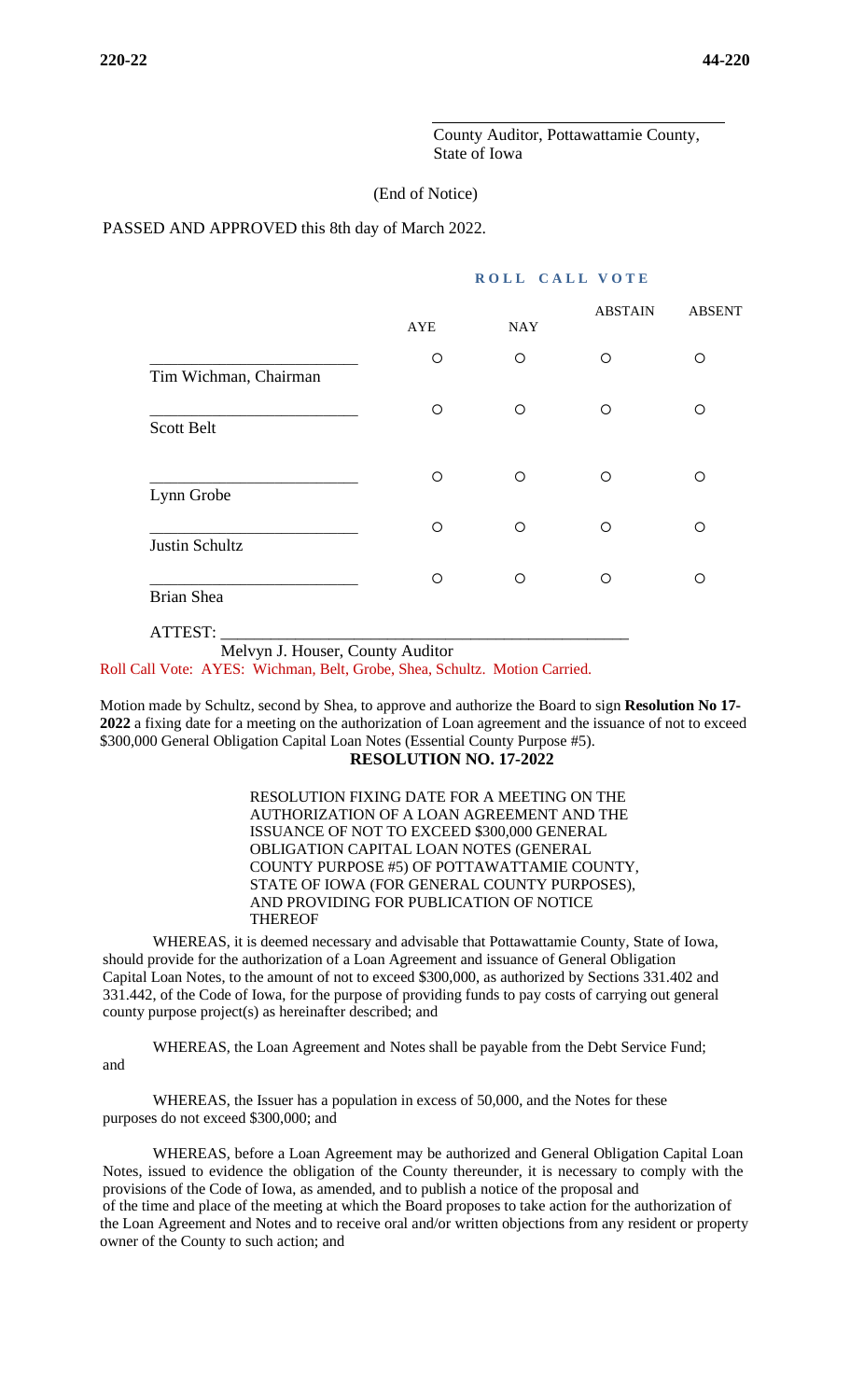WHEREAS, before the Notes may be issued, it is necessary to comply with the provisions of Chapter 331 of the Code of Iowa, and to publish a notice of the proposal to issue such Notes and the right to petition for an election.

NOW, THEREFORE, BE IT RESOLVED BY THE BOARD OF SUPERVISORS OF POTTAWATTAMIE COUNTY, STATE OF IOWA:

Section 1. That this Board meet in the Board Room, County Courthouse, 227 South 6th Street, Council Bluffs, Iowa, at  $10:00 \text{ A.M.}$ , on the 22nd day of March, 2022, for the purpose of taking action on the matter of the authorization of a Loan Agreement and issuance of not to exceed \$300,000 General Obligation Capital Loan Notes (General County Purpose #5), for general county purposes, the proceeds of which notes will be used to provide funds to pay the costs of acquisition and development of land for a public park or other recreation or conservation purpose, including improving approximately nine sites and adding approximately ten full hookup sites at Arrowhead Park and shall bear interest at a rate not exceeding the maximum specified in the attached notice.

Section 2. The Auditor is authorized and directed to proceed on behalf of the County with the negotiation of terms of a Loan Agreement and the issuance of General Obligation Capital Loan Notes, evidencing the County's obligations to a principal amount of not to exceed \$300,000, to select a date for the final approval thereof, to cause to be prepared such notice and sale information as may appear appropriate, to publish and distribute the same on behalf of the County and this Board and otherwise to take all action necessary to permit the completion of a loan on a basis favorable to the County and acceptable to the Board.

Section 3. That the Auditor is hereby directed to cause at least one publication to be made of a notice of the meeting, in a legal newspaper, printed wholly in the English language, published at least once weekly, and having general circulation in the County. The publication to be not less than ten clear days nor more than twenty days before the date of the public meeting on the issuance of the Notes.

Section 4. The notice of the proposed action to issue notes shall be in substantially the following form:

(To be published on or before: March 12, 2022)

NOTICE OF MEETING OF THE BOARD OF SUPERVISORS OF POTTAWATTAMIE COUNTY, STATE OF IOWA, ON THE MATTER OF THE PROPOSED AUTHORIZATION OF A LOAN AGREEMENT AND THE ISSUANCE OF NOT TO EXCEED \$300,000 GENERAL OBLIGATION CAPITAL LOAN NOTES (GENERAL COUNTY PURPOSE #5) OF THE COUNTY (FOR GENERAL COUNTY PURPOSES), AND THE HEARING ON THE ISSUANCE THEREOF

PUBLIC NOTICE is hereby given that the Board of Supervisors of Pottawattamie County, State of Iowa, will hold a public hearing on the 22nd day of March 2022, at 10:00 A.M., in the Board Room, County Courthouse, 227 South 6th Street, Council Bluffs, Iowa, at which meeting the Board proposes to take additional action for the authorization of a Loan Agreement and the issuance of not to exceed \$300,000 General Obligation Capital Loan Notes (General County Purpose #5), for general county purposes, bearing interest at a rate of not to exceed nine (9) per centum per annum, the Notes to be issued to provide funds to pay the costs of acquisition and development of land for a public park or other recreation or conservation purpose, including improving approximately nine sites and adding approximately ten full hookup sites at Arrowhead Park. Principal and interest on the proposed Loan Agreement will be payable from the Debt Service Fund.

At any time before the date of the meeting, a petition, asking that the question of issuing such Notes be submitted to the legal voters of the County, may be filed with the Auditor of the County in the manner provided by Section 331.306 of the Code of Iowa, pursuant to the provisions of Sections 331.402 and 331.442 of the Code of Iowa.

At the above meeting the Board shall receive oral or written objections from any resident or property owner of the County to the above action. After all objections have been received and considered, the Board will at the meeting or at any adjournment thereof, take additional action for the authorization of a Loan Agreement and the issuance of the Notes to evidence the obligation of the County thereunder or will abandon the proposal to issue said Notes.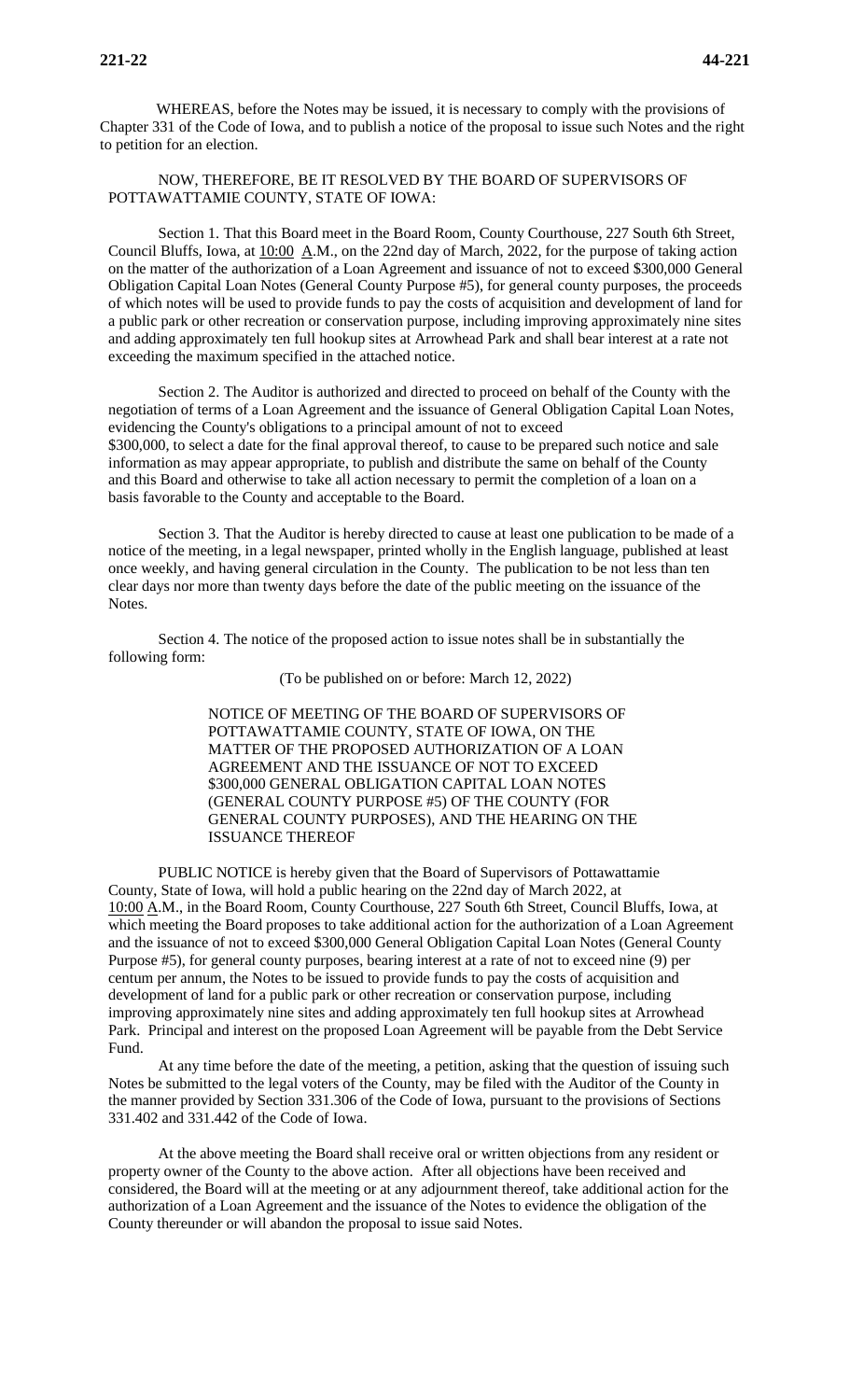This notice is given by order of the Board of Supervisors of Pottawattamie County, State of Iowa, as provided by Sections 331.402 and 331.442 of the Code of Iowa.

Dated this day of 2022.

County Auditor, Pottawattamie County, State of Iowa

(End of Notice)

PASSED AND APPROVED this 8th day of March 2022.

|                       |            |            | ROLL CALL VOTE |               |  |
|-----------------------|------------|------------|----------------|---------------|--|
|                       | <b>AYE</b> | <b>NAY</b> | <b>ABSTAIN</b> | <b>ABSENT</b> |  |
| Tim Wichman, Chairman | O          | $\circ$    | ◯              | O             |  |
| <b>Scott Belt</b>     | Ο          | O          | ∩              | Ω             |  |
| Lynn Grobe            | O          | $\circ$    | $\circ$        | Ο             |  |
| Justin Schultz        | O          | O          | O              | ∩             |  |
| <b>Brian Shea</b>     | O          | O          | ∩              | ∩             |  |
|                       |            |            |                |               |  |

## ATTEST: \_\_\_\_\_\_\_\_\_\_\_\_\_\_\_\_\_\_\_\_\_\_\_\_\_\_\_\_\_\_\_\_\_\_\_\_\_\_\_\_\_\_\_\_\_\_\_\_\_

Melvyn J. Houser, County Auditor

Roll Call Vote: AYES: Wichman, Belt, Grobe, Shea, Schultz. Motion Carried.

Motion made by Belt, second by Shea, to approve and authorize the Board to sign **Resolution No 18- 2022** a fixing date for a meeting on the authorization of Loan agreement and the issuance of not to exceed \$120,000 General Obligation Capital Loan Notes (Essential County Purpose #6).

## **RESOLUTION NO. 18-2022**

RESOLUTION FIXING DATE FOR A MEETING ON THE AUTHORIZATION OF A LOAN AGREEMENT AND THE ISSUANCE OF NOT TO EXCEED \$120,000 GENERAL OBLIGATION CAPITAL LOAN NOTES (GENERAL COUNTY PURPOSE #6) OF POTTAWATTAMIE COUNTY, STATE OF IOWA (FOR GENERAL COUNTY PURPOSES), AND PROVIDING FOR PUBLICATION OF NOTICE THEREOF

WHEREAS, it is deemed necessary and advisable that Pottawattamie County, State of Iowa, should provide for the authorization of a Loan Agreement and issuance of General Obligation Capital Loan Notes, to the amount of not to exceed \$120,000, as authorized by Sections 331.402 and 331.442, of the Code of Iowa, for the purpose of providing funds to pay costs of carrying out general county purpose project(s) as hereinafter described; and

WHEREAS, the Loan Agreement and Notes shall be payable from the Debt Service Fund; and

WHEREAS, the Issuer has a population in excess of 50,000, and the Notes for these purposes do not exceed \$300,000; and

WHEREAS, before a Loan Agreement may be authorized and General Obligation Capital Loan Notes, issued to evidence the obligation of the County thereunder, it is necessary to comply with the provisions of the Code of Iowa, as amended, and to publish a notice of the proposal and of the time and place of the meeting at which the Board proposes to take action for the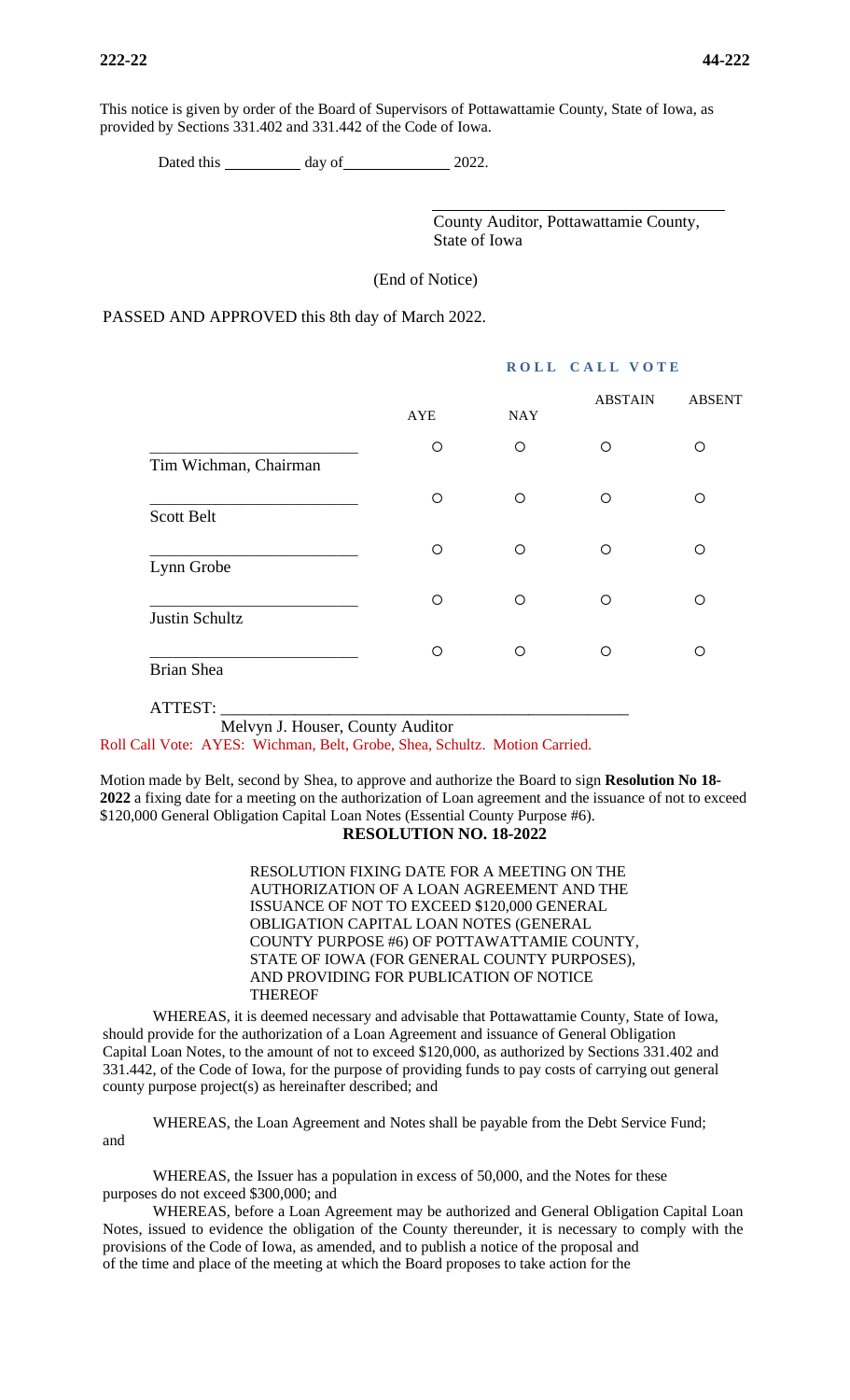authorization of the Loan Agreement and Notes and to receive oral and/or written objections from any resident or property owner of the County to such action; and

WHEREAS, before the Notes may be issued, it is necessary to comply with the provisions of Chapter 331 of the Code of Iowa, and to publish a notice of the proposal to issue such Notes and the right to petition for an election.

## NOW, THEREFORE, BE IT RESOLVED BY THE BOARD OF SUPERVISORS OF POTTAWATTAMIE COUNTY, STATE OF IOWA:

Section 1. That this Board meet in the Board Room, County Courthouse, 227 South 6th Street, Council Bluffs, Iowa, at 10:00 A.M., on the 22nd day of March, 2022, for the purpose of taking action on the matter of the authorization of a Loan Agreement and issuance of not to exceed \$120,000 General Obligation Capital Loan Notes (General County Purpose #6), for general county purposes, the proceeds of which notes will be used to provide funds to pay the costs of acquisition and development of land for a public park or other recreation or conservation purpose, including improvement, reconstruction and equipping of existing camping cabins at Arrowhead Park and shall bear interest at a rate not exceeding the maximum specified in the attached notice.

Section 2. The Auditor is authorized and directed to proceed on behalf of the County with the negotiation of terms of a Loan Agreement and the issuance of General Obligation Capital Loan Notes, evidencing the County's obligations to a principal amount of not to exceed \$120,000, to select a date for the final approval thereof, to cause to be prepared such notice and sale information as may appear appropriate, to publish and distribute the same on behalf of the County and this Board and otherwise to take all action necessary to permit the completion of a loan on a basis favorable to the County and acceptable to the Board.

Section 3. That the Auditor is hereby directed to cause at least one publication to be made of a notice of the meeting, in a legal newspaper, printed wholly in the English language, published at least once weekly, and having general circulation in the County. The publication to be not less than ten clear days nor more than twenty days before the date of the public meeting on the issuance of the Notes.

Section 4. The notice of the proposed action to issue notes shall be in substantially the following form:

(To be published on or before: March 12, 2022)

NOTICE OF MEETING OF THE BOARD OF SUPERVISORS OF POTTAWATTAMIE COUNTY, STATE OF IOWA, ON THE MATTER OF THE PROPOSED AUTHORIZATION OF A LOAN AGREEMENT AND THE ISSUANCE OF NOT TO EXCEED \$120,000 GENERAL OBLIGATION CAPITAL LOAN NOTES (GENERAL COUNTY PURPOSE #6) OF THE COUNTY (FOR GENERAL COUNTY PURPOSES), AND THE HEARING ON THE ISSUANCE THEREOF

PUBLIC NOTICE is hereby given that the Board of Supervisors of Pottawattamie County, State of Iowa, will hold a public hearing on the 22nd day of March 2022, at 10:00 A.M., in the Board Room, County Courthouse, 227 South 6th Street, Council Bluffs, Iowa, at which meeting the Board proposes to take additional action for the authorization of a Loan Agreement and the issuance of not to exceed \$120,000 General Obligation Capital Loan Notes (General County Purpose #6), for general county purposes, bearing interest at a rate of not to exceed nine (9) per centum per annum, the Notes to be issued to provide funds to pay the costs of acquisition and development of land for a public park or other recreation or conservation purpose, including improvement, reconstruction and equipping of existing camping cabins at Arrowhead Park. Principal and interest on the proposed Loan Agreement will be payable from the Debt Service Fund.

At any time before the date of the meeting, a petition, asking that the question of issuing such Notes be submitted to the legal voters of the County, may be filed with the Auditor of the County in the manner provided by Section 331.306 of the Code of Iowa, pursuant to the provisions of Sections 331.402 and 331.442 of the Code of Iowa.

At the above meeting the Board shall receive oral or written objections from any resident or property owner of the County to the above action. After all objections have been received and considered, the Board will at the meeting or at any adjournment thereof, take additional action for the authorization of a Loan Agreement and the issuance of the Notes to evidence the obligation of the County thereunder or will abandon the proposal to issue said Notes.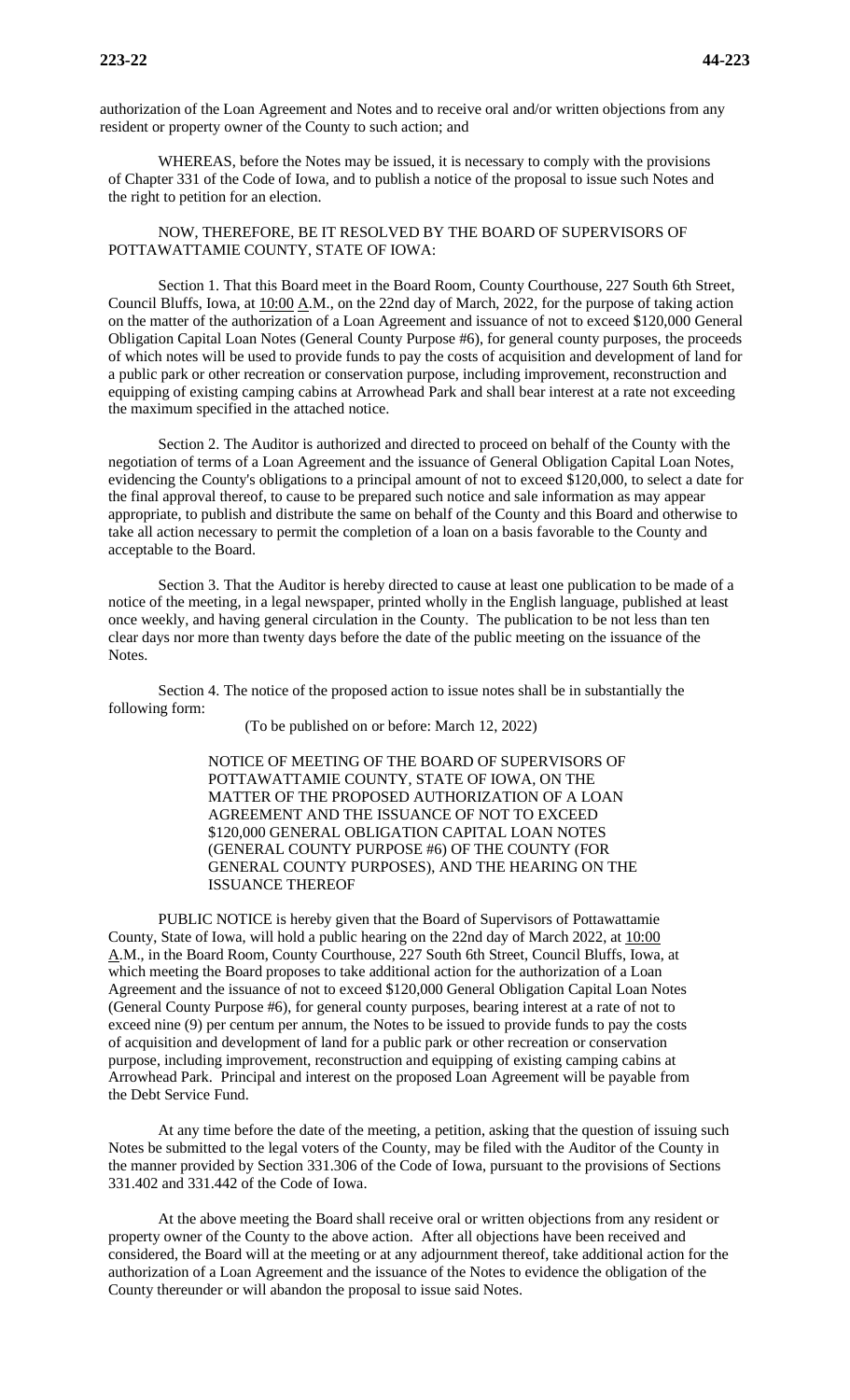This notice is given by order of the Board of Supervisors of Pottawattamie County, State of Iowa, as provided by Sections 331.402 and 331.442 of the Code of Iowa.

Dated this day of 2022.

County Auditor, Pottawattamie County, State of Iowa

(End of Notice)

PASSED AND APPROVED this 8th day of March 2022.

|                       |            |            | <b>ABSTAIN</b> | <b>ABSENT</b> |
|-----------------------|------------|------------|----------------|---------------|
|                       | <b>AYE</b> | <b>NAY</b> |                |               |
| Tim Wichman, Chairman | $\circ$    | $\circ$    | O              | O             |
| <b>Scott Belt</b>     | $\circ$    | $\circ$    | $\bigcirc$     | ◯             |
| Lynn Grobe            | O          | $\circ$    | ∩              | ∩             |
| Justin Schultz        | $\circ$    | $\circ$    | $\circ$        | ◯             |
| <b>Brian Shea</b>     | $\circ$    | O          | ◯              | ∩             |
| ATTEST:               |            |            |                |               |

Melvyn J. Houser, County Auditor

Roll Call Vote: AYES: Wichman, Belt, Grobe, Shea, Schultz. Motion Carried.

Motion made by Shea, second by Belt, to approve and authorize the Board to sign **Resolution No 19- 2022** a fixing date for a meeting on the authorization of Loan agreement and the issuance of not to exceed \$90,000 General Obligation Capital Loan Notes (Essential County Purpose #7). **RESOLUTION NO. 19-2022**

> RESOLUTION FIXING DATE FOR A MEETING ON THE AUTHORIZATION OF A LOAN AGREEMENT AND THE ISSUANCE OF NOT TO EXCEED \$90,000 GENERAL OBLIGATION CAPITAL LOAN NOTES (GENERAL COUNTY PURPOSE #7) OF POTTAWATTAMIE COUNTY, STATE OF IOWA (FOR GENERAL COUNTY PURPOSES), AND PROVIDING FOR PUBLICATION OF NOTICE THEREOF

WHEREAS, it is deemed necessary and advisable that Pottawattamie County, State of Iowa, should provide for the authorization of a Loan Agreement and issuance of General Obligation Capital Loan Notes, to the amount of not to exceed \$90,000, as authorized by Sections 331.402 and 331.442, of the Code of Iowa, for the purpose of providing funds to pay costs of carrying out general county purpose project(s) as hereinafter described; and

WHEREAS, the Loan Agreement and Notes shall be payable from the Debt Service Fund;

and

WHEREAS, the Issuer has a population in excess of 50,000, and the Notes for these purposes do not exceed \$300,000; and

WHEREAS, before a Loan Agreement may be authorized and General Obligation Capital Loan Notes, issued to evidence the obligation of the County thereunder, it is necessary to comply with the provisions of the Code of Iowa, as amended, and to publish a notice of the proposal and of the time and place of the meeting at which the Board proposes to take action for the authorization of the Loan Agreement and Notes and to receive oral and/or written objections from any resident or property owner of the County to such action; and

## **ROLL CALL VOTE**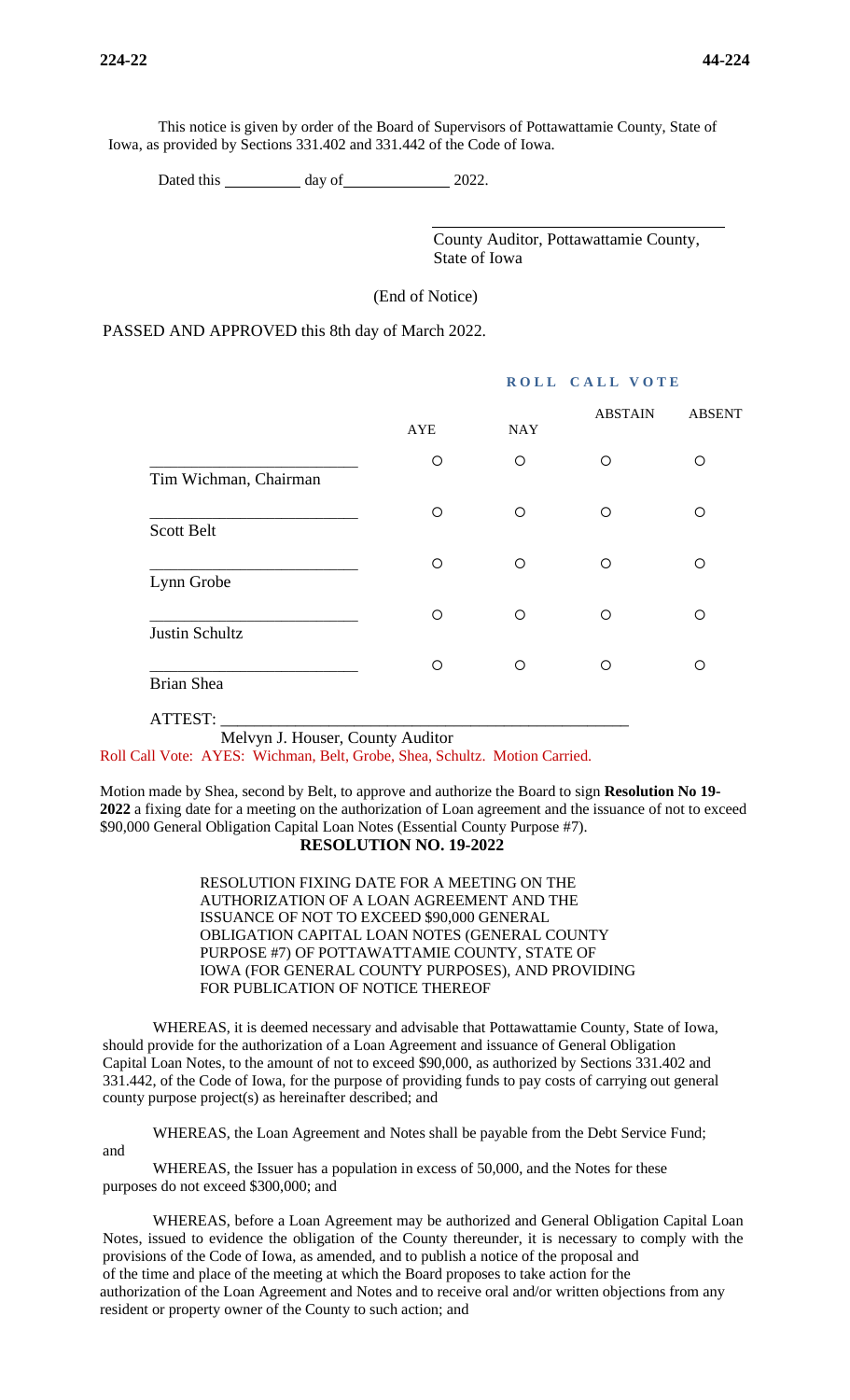WHEREAS, before the Notes may be issued, it is necessary to comply with the provisions of Chapter 331 of the Code of Iowa, and to publish a notice of the proposal to issue such Notes and the right to petition for an election.

## NOW, THEREFORE, BE IT RESOLVED BY THE BOARD OF SUPERVISORS OF POTTAWATTAMIE COUNTY, STATE OF IOWA:

Section 1. That this Board meet in the Board Room, County Courthouse, 227 South 6th Street, Council Bluffs, Iowa, at 10:00 A.M., on the 22nd day of March, 2022, for the purpose of taking action on the matter of the authorization of a Loan Agreement and issuance of not to exceed \$90,000 General Obligation Capital Loan Notes (General County Purpose #7), for general county purposes, the proceeds of which notes will be used to provide funds to pay the costs of acquisition and development of land for a public park or other recreation or conservation purpose, including playground equipment at Hitchcock Park and shall bear interest at a rate not exceeding the maximum specified in the attached notice.

Section 2. The Auditor is authorized and directed to proceed on behalf of the County with the negotiation of terms of a Loan Agreement and the issuance of General Obligation Capital Loan Notes, evidencing the County's obligations to a principal amount of not to exceed \$90,000, to select a date for the final approval thereof, to cause to be prepared such notice and sale information as may appear appropriate, to publish and distribute the same on behalf of the County and this Board and otherwise to take all action necessary to permit the completion of a loan on a basis favorable to the County and acceptable to the Board.

Section 3. That the Auditor is hereby directed to cause at least one publication to be made of a notice of the meeting, in a legal newspaper, printed wholly in the English language, published at least once weekly, and having general circulation in the County. The publication to be not less than ten clear days nor more than twenty days before the date of the public meeting on the issuance of the Notes.

Section 4. The notice of the proposed action to issue notes shall be in substantially the following form:

(To be published on or before: March 12, 2022)

NOTICE OF MEETING OF THE BOARD OF SUPERVISORS OF POTTAWATTAMIE COUNTY, STATE OF IOWA, ON THE MATTER OF THE PROPOSED AUTHORIZATION OF A LOAN AGREEMENT AND THE ISSUANCE OF NOT TO EXCEED \$90,000 GENERAL OBLIGATION CAPITAL LOAN NOTES (GENERAL COUNTY PURPOSE #7) OF THE COUNTY (FOR GENERAL COUNTY PURPOSES), AND THE HEARING ON THE ISSUANCE THEREOF

PUBLIC NOTICE is hereby given that the Board of Supervisors of Pottawattamie County, State of Iowa, will hold a public hearing on the 22nd day of March 2022, at 10:00 A.M., in the Board Room, County Courthouse, 227 South 6th Street, Council Bluffs, Iowa, at which meeting the Board proposes to take additional action for the authorization of a Loan Agreement and the issuance of not to exceed \$90,000 General Obligation Capital Loan Notes (General County Purpose #7), for general county purposes, bearing interest at a rate of not to exceed nine (9) per centum per annum, the Notes to be issued to provide funds to pay the costs of acquisition and development of land for a public park or other recreation or conservation purpose, including playground equipment at Hitchcock Park. Principal and interest on the proposed Loan Agreement will be payable from the Debt Service Fund.

At any time before the date of the meeting, a petition, asking that the question of issuing such Notes be submitted to the legal voters of the County, may be filed with the Auditor of the County in the manner provided by Section 331.306 of the Code of Iowa, pursuant to the provisions of Sections 331.402 and 331.442 of the Code of Iowa.

At the above meeting the Board shall receive oral or written objections from any resident or property owner of the County to the above action. After all objections have been received and considered, the Board will at the meeting or at any adjournment thereof, take additional action for the authorization of a Loan Agreement and the issuance of the Notes to evidence the obligation of the County thereunder or will abandon the proposal to issue said Notes.

This notice is given by order of the Board of Supervisors of Pottawattamie County, State of Iowa, as provided by Sections 331.402 and 331.442 of the Code of Iowa.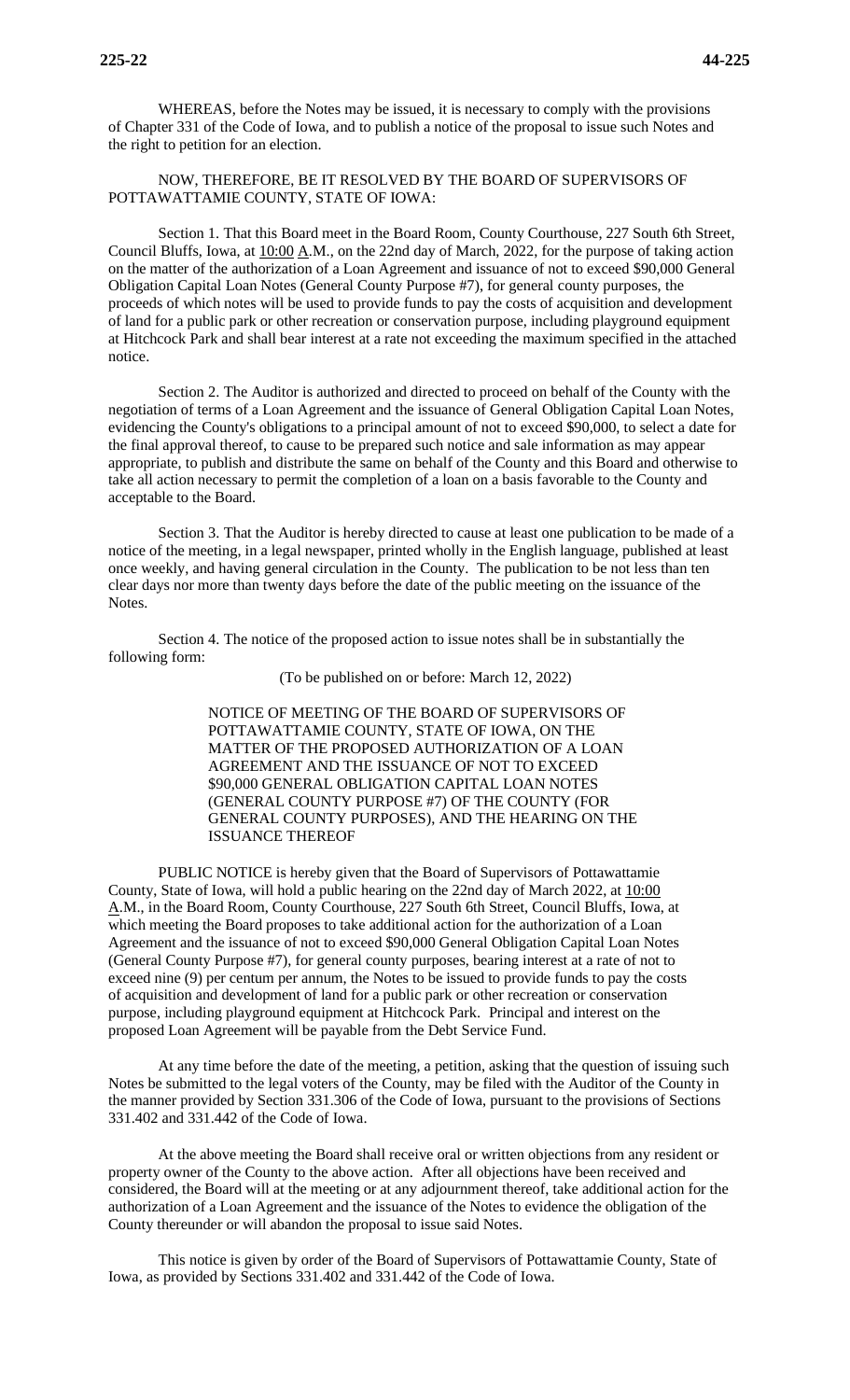Dated this day of 2022.

County Auditor, Pottawattamie County, State of Iowa

(End of Notice)

PASSED AND APPROVED this 8th day of March 2022.

## **ROLL CALL VOTE**

|                       | <b>AYE</b> | <b>NAY</b> | <b>ABSTAIN</b> | <b>ABSENT</b> |
|-----------------------|------------|------------|----------------|---------------|
| Tim Wichman, Chairman | O          | O          | O              | ∩             |
| <b>Scott Belt</b>     | O          | O          | $\bigcirc$     | ∩             |
| Lynn Grobe            | O          | O          | ◯              | ∩             |
| Justin Schultz        | O          | O          | ◯              | ∩             |
| <b>Brian Shea</b>     | O          | O          | ∩              | ∩             |

ATTEST: \_\_\_\_\_\_\_\_\_\_\_\_\_\_\_\_\_\_\_\_\_\_\_\_\_\_\_\_\_\_\_\_\_\_\_\_\_\_\_\_\_\_\_\_\_\_\_\_\_

Melvyn J. Houser, County Auditor

Roll Call Vote: AYES: Wichman, Belt, Grobe, Shea, Schultz. Motion Carried.

After discussion was held by the Board, a Motion was made by Schultz, and second by Grobe, to approve the FY 22/23 employee health insurance. UNANIMOUS VOTE. Motion Carried.

## **4. RECEIVED/FILED**

- A. Salary Action(s):
	- 1) Jail Payroll status change for Randy Elwood.
	- 2) Thriving Families Alliance Payroll status change for Jordan Morse.
	- 3) Veteran Affairs Payroll status change for Samuel Pettit.
- B. Reports
	- 1) Sheriff's Report of Fees Disbursed and Collected for January 2022.
	- 2) Recorder Fee Book for February 2022.
- C. Minutes
	- 1) Motion to receive and petition the Pottawattamie County Conservation Board Special Meeting Minutes for February 28, 2022.

## **5. CLOSED SESION**

Motion by Shea, second by Schultz, to go into Closed Session pursuant to Iowa Code 20.17 (3) for discussion and/or decision on labor negotiations/collective bargaining matters. Roll Call Vote: AYES: Wichman, Belt, Grobe, Shea, Schultz. Motion Carried.

Motion by Schultz, second by Shea, to go out of Closed Session. Roll Call Vote: AYES: Wichman, Belt, Grobe, Shea, Schultz. Motion Carried.

Motion by Shea, second by Schultz, to go into Closed Session pursuant to Iowa Code §21.5(1)(j), for discussion and/or decision on purchase or sale of particular real estate. Roll Call Vote: AYES: Wichman, Belt, Grobe, Shea, Schultz. Motion Carried.

Motion by Shea, second by Schultz, to go out of Closed Session. Roll Call Vote: AYES: Wichman, Belt, Grobe, Shea, Schultz. Motion Carried.